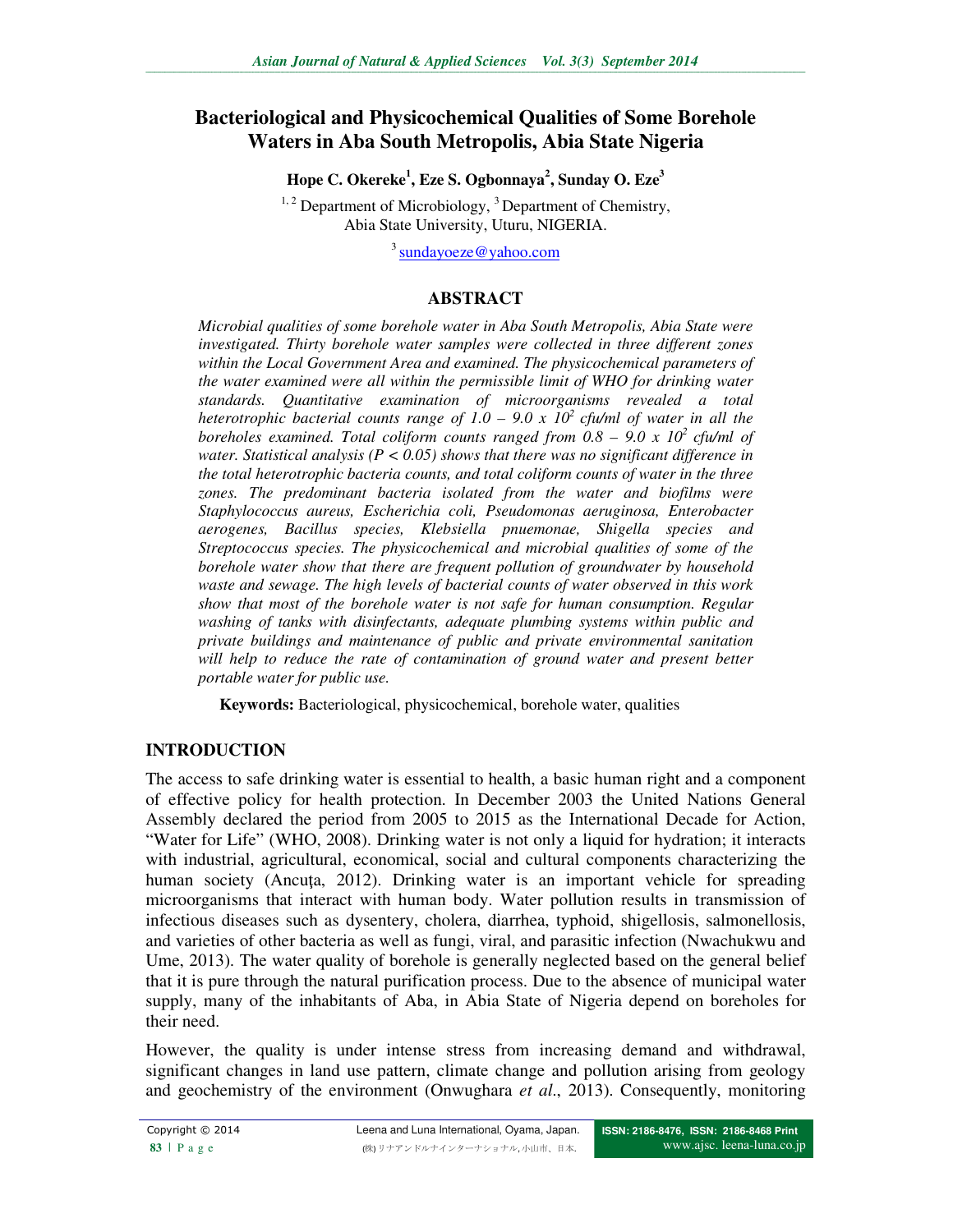the levels of contamination and the prevention of disease outbreaks is important from both economic and public health perspectives.

The need to assess the microbiological quality of water has become imperative because it has a direct effect on the health of individuals. The recognition of the connection between pollution and the need to protect human health, recreation and fisheries production led to the early development of water quality regulations and monitoring methods (Anyanwu and Okoli, 2012). Pollution of groundwater stems from different sources that include insanitary condition during borehole construction, splashing of runoff into wells left uncovered, flooding at borehole site, leachate from old buried waste pit or latrine into the hole through cracks in aquifer and annular of the hole, closeness of boreholes to septic tanks especially where space is a constraint and as such boreholes are drilled at times at old garbage landfill site formations through which the wastewater is retrieved from the holes (Onwughara *et al*., 2013).

## **MATERIALS AND METHODS**

### **Water Sampling**

Thirty (30) water samples were collected aseptically from different boreholes in Aba South metropolis after agitation of the tanks into sterile duplicate 500ml dark-brown plastic bottles following the guidelines of APHA (1998) and World Health Organization (1998) for sampling from various sources.

### **Physicochemical Studies of Water Samples**

The temperature of the water samples were determined on-site using digital thermometer (Model: sp 701). The pH of the water was determined on-site using pH meter with a censor (probe) (Model: WTW 9802085). Total dissolved solids were determined using Dissolved solid (DO) meter (HACH). The conductivity of the water samples were analyzed on-site using conductivity meter (WTW 885840). Turbidity, total suspended solids, nitrate, nitrite, calcium, sulphate, phosphate, chloride, copper, iron, zinc, and aluminium were determined using spectrophotometer HACH DR/2010.

#### **Microbiological Studies**

Water samples were analyzed in terms of total heterotrophic bacterial counts (THBC), total coliforms counts (TCC), faecal coliform counts (FCC), total Pseudomonas count (TPC) and total Salmonella-Shigella counts (TSSC) according to the method described by Dubey and Maheshwari, 2004. Total heterotrophic bacteria counts were detected by membrane filtration on nutrient agar. Total coliforms were detected by membrane filtration on MacConkey agar. Faecal coliforms were detected by membrane filtration on Eosin methylene blue agar according to standard methods (APHA 1998). 100 ml water samples were filtered through membrane filter  $(0.45 \mu m)$  pore-size), and were then placed on the selective media and incubated at  $37^{\circ}$ C for 18-24 h.

For isolation of *Pseudomonas* species, each water samples (100 ml) were filtered by cellulose membrane filter  $(0.45 \mu m)$  and these filters were placed on Pseudomonas base agar and plates were incubated at 27<sup>o</sup>C for 48 hours (Ayten *et al.*, 2008). For isolation of Vibro species and Salmonella-Shigella species, each water samples (100 ml) were filtered by cellulose membrane filter  $(0.45 \mu m)$  and these filters were placed on Thiosulfate-Citrate-bile-salt (TCBS) agar and Sallmonella-Shigella agar and cultured at  $29^0C$  and  $37^0C$  respectively. All media used were Oxoid (England) manufactured.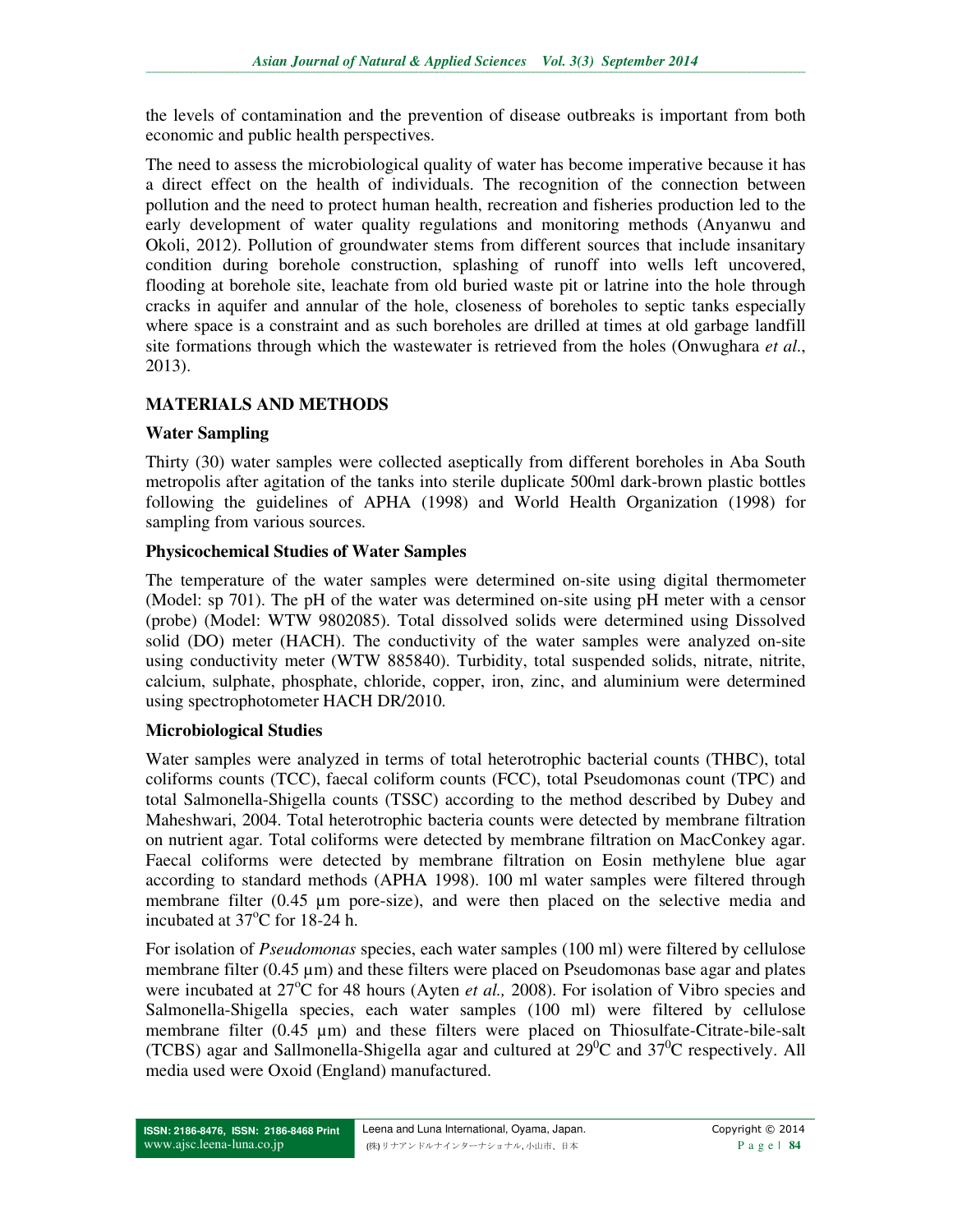# **DETERMINATION OF TOTAL AND FAECAL COLIFOM COUNTS**

The total coliform count (TCC cfu/ml) and faecal coliform count (FCC cfu/ml) of each water sample was determined by plating method 1ml of each serially diluted sample were dropped into different sterile MacConkey agar plates and Eosin methylene blue agar in duplicates and incubation at  $37^{\circ}$ C for 18-24h according to the method described by Uwaezuoke (2006).

## **RESULTS AND DISCUSSION**

All the borehole water samples were colourless, odourless and without objectionable taste, except in 3 tanks with slightly objectionable taste which could be due to the presence of decomposed vegetation and colloidal substances in the water, influenced by the drilling depth to water of the borehole. Generally these characteristics of the water met the WHO standards for drinking water as they recorded turbidity range of  $1.3 - 3.0$  NTU below 5 NTU standards for drinking water. This result is similar with that reported by Nwachukwu and Ume (2013) in a similar work in Eastern Nigeria.

The results obtained from the physicochemical analysis indicate that the drinking waters are weakly acidic to neutral with a pH range of 6.0 to 7.5 (Table 1). This hydrogen ion concentration level is safe for drinking water except for samples with pH less than 6.5 which is slightly acidic. This result is in agreement with that reported by Adindu *et al*., (2012) who obtained pH range of 6.0 to 6.6 in a similar work at osisioma LGA but at variance with that reported by Agwu *et al.,* (2013) who recorded more acidic pH of 5.26 to 5.80 in Aba Metropolis.

| Parameter    | SP1             | SP <sub>2</sub> | SP3             | WHO         |
|--------------|-----------------|-----------------|-----------------|-------------|
| pH           | $6.7 \pm 0.56$  | $6.8 \pm 0.52$  | $6.9 \pm 0.32$  | $6.5 - 8.5$ |
| Temperature  | $26.8 \pm 0.29$ | $26.7 \pm 0.42$ | $26.8 \pm 0.56$ | 32          |
| Conductivity | $36.9 \pm 15.3$ | $46.1 \pm 20.2$ | $40.7 \pm 23.9$ | 500         |
| Turbidity    | $2.1 \pm 0.51$  | $2.0\pm 0.48$   | $2.1 \pm 0.36$  | 5           |
| <b>TSS</b>   | $16.2 \pm 10.7$ | $14.2 \pm 7.88$ | $16.0\pm 6.47$  | 100         |
| TDS          | $20.2\pm8.12$   | $25.5 \pm 12.1$ | $23.5 \pm 14.7$ | 1000        |

**Table 1. The Physicochemical Properties of Borehole Water Samples from All the Sampling Points** 

TSS, Total suspended solid; TDS, Total dissolved solid;

(Sampling points 1-3 = East, Mosque, and Main park zones respectively)

The pH of water is very important in that changes in pH values may affect the toxicity of microbial poisons in the water (Okonko *et al.,* 2008). This near neutrality of most of the waters examined in this study poses no health risk to consumers who use the water for cooking, washing, drinking, bathing and for other domestic purposes. Acidic pH observed in most of the samples may be an indication of contamination of the borehole water by household waste and sewage.

The temperature of water in the storage tanks 26.0 to 27.6  $^{\circ}$ C observed in all the sampling points lie within the range of  $\langle 32^{\circ}$ C for safe drinking water. The temperature range observed in this work will discourage rate of chemical and biochemical reactions, solubility of gases in the water which could impact negatively on the taste and odour of the water at higher temperatures (Ayoko *et al*., 2007).

SP1- SP3, Sampling points 1-3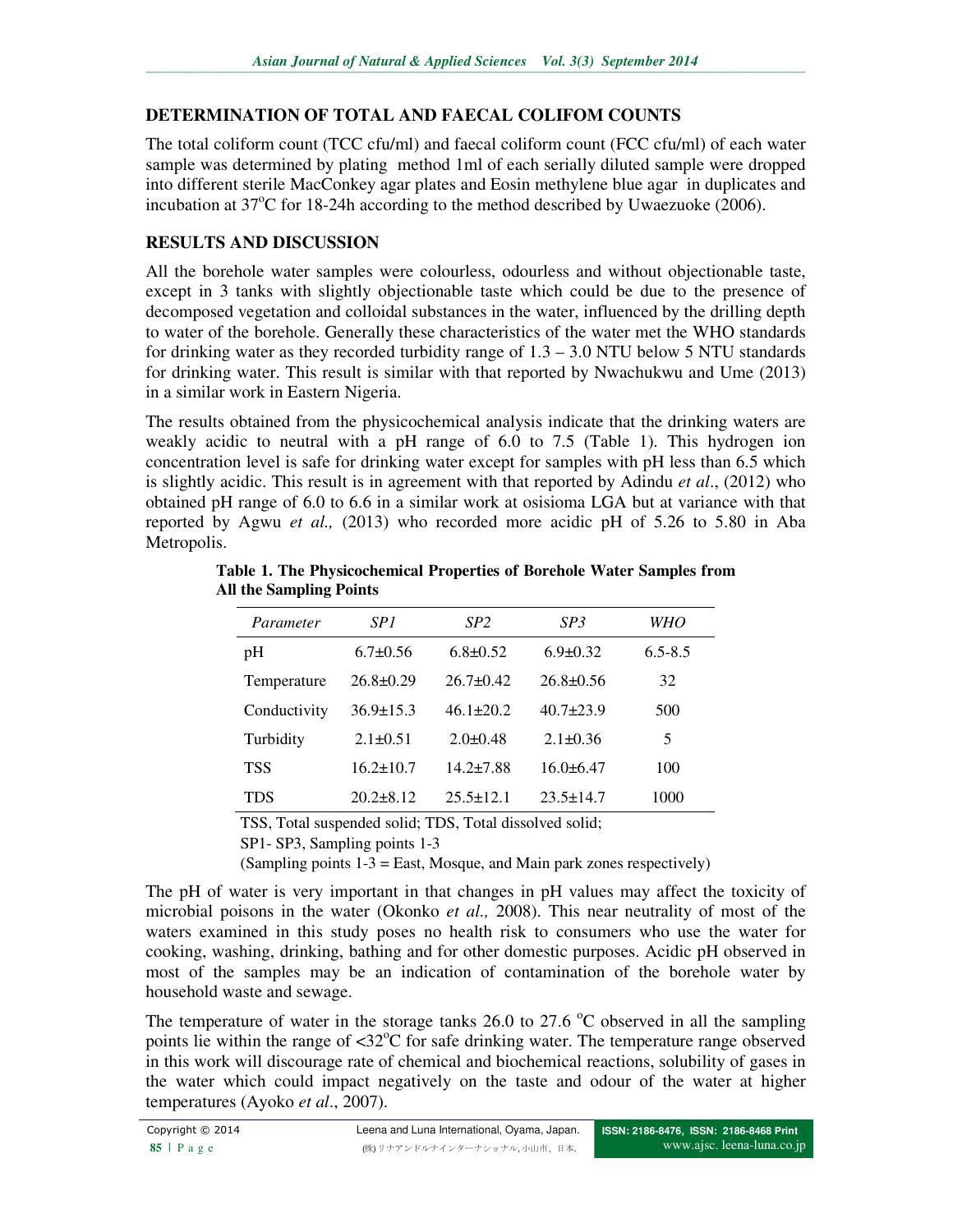The electrical conductivity in all the water samples ranged from 17.0 to 96.5 µs/cm. It is a function of magnesium, calcium, sodium and sulphates in the water (Adindu *et al*., 2012). The salinity of the ground water observed in this work is in agreement with that reported by Adindu and colleagues (23.0 - 145 µs/cm) in Osisioma and Onwughara *et al.,* (2013) 42.5 to 124.0 µs/cm who conducted similar work in Umuahia North, Abia State; but differs from that reported by Agwu and colleagues (0.20 to 0.73 µs/cm) in a similar work at Aba Metropolis (Agwu *et al.,* 2013). The conductivity level of the samples reveal that there are moderate dissolved salts in the water, and that the water in the sample points are in contact with less inorganic constituents within the aquiferous materials and is within limits approved for safe drinking water.

The total suspended solids (TSS mg/l) in all the samples ranged from 3.5 to 39.8 mg/l. Similar TSS value 15 – 20 mg/l was obtained by Agwu *et al.,* (2013). These values are within limits for safe drinking water. The suspended solids are insoluble solids particles that either float on water or are in suspension causing turbidty (Sammori *et al.,* 2004). Although the value of total suspended solids obtained in this work is within limits, it is however relatively high and may support the growth of bacteria and favour biofilm formation since suspended solids acts as points of attachment for bacteria.

The total dissolved solids (TDS) ranged from 10.3 to 60.3 mg/l in all the water sampled. There were higher differences in TDS in few water samples. Total dissolved solids (TDS) comprise inorganic salts (principally calcium, magnesium, potassium, sodium, bicarbonates, chlorides and sulfates) and small amounts of organic matter that are dissolved in water (WHO, 2011). It was observed in this work that the electrical conductivity of samples increased with increasing TDS results. The TDS values obtained in this work is within the WHO standard of 1000 mg/l for drinking water. The values obtained is in agreement with that (25- 67 mg/l) recorded by Adindu *et al*., (2012) and (28 – 60 mg/l) by Agwu *et al*., (2013). This result indicates low impurities in the drinking water.

| Parameter   | SP1               | SP <sub>2</sub>   | SP3              | WHO |
|-------------|-------------------|-------------------|------------------|-----|
| Nitrate     | $0.9 \pm 0.43$    | $0.9 \pm 0.44$    | $1.0\pm 0.44$    | 50  |
| Nitrite     | $1.5 \pm 0.79$    | $1.4 \pm 0.84$    | $1.2 + 0.78$     | 3   |
| Calcium     | $2.4 + 0.76$      | $2.2 + 0.66$      | $2.2 + 0.64$     | 75  |
| Sulphate    | $3.7\pm2.10$      | $3.3 \pm 1.91$    | $3.0 \pm 1.98$   | 100 |
| Phosphate   | $0.11 \pm 0.04$   | $0.1 + 0.04$      | $0.1 + 0.04$     | 2.5 |
| Chloride    | $9.8 + 5.31$      | $8.2\pm 6.40$     | $10.2\pm 6.14$   | 250 |
| Copper      | $0.02 \pm 0.01$   | $0.01 \pm 0.01$   | $0.01 + 0.01$    | 2   |
| <b>Iron</b> | $0.02 \pm 0.01$   | $0.02 + 0.01$     | $0.02 + 0.01$    | 0.3 |
| Zinc        | $0.1 \pm 0.04$    | $0.13 \pm 0.06$   | $0.1 + 0.04$     | 3   |
| Aluminium   | $0.006 \pm 0.008$ | $0.008 \pm 0.009$ | $0.005 \pm 0.00$ | 0.2 |

**Table 2. The Chemical Properties of Borehole Water Samples from All the Sampling Points** 

SP1- SP3, Sampling points 1-3

(Sampling points 1-3 = East, Mosque, and Main park zones respectively)

The presence of calcium in all the samples with a range value of 0.8 to 3.4 mg/l confirms the fact that the groundwater is soft (Table 2). Adindu and colleagues reported similar calcium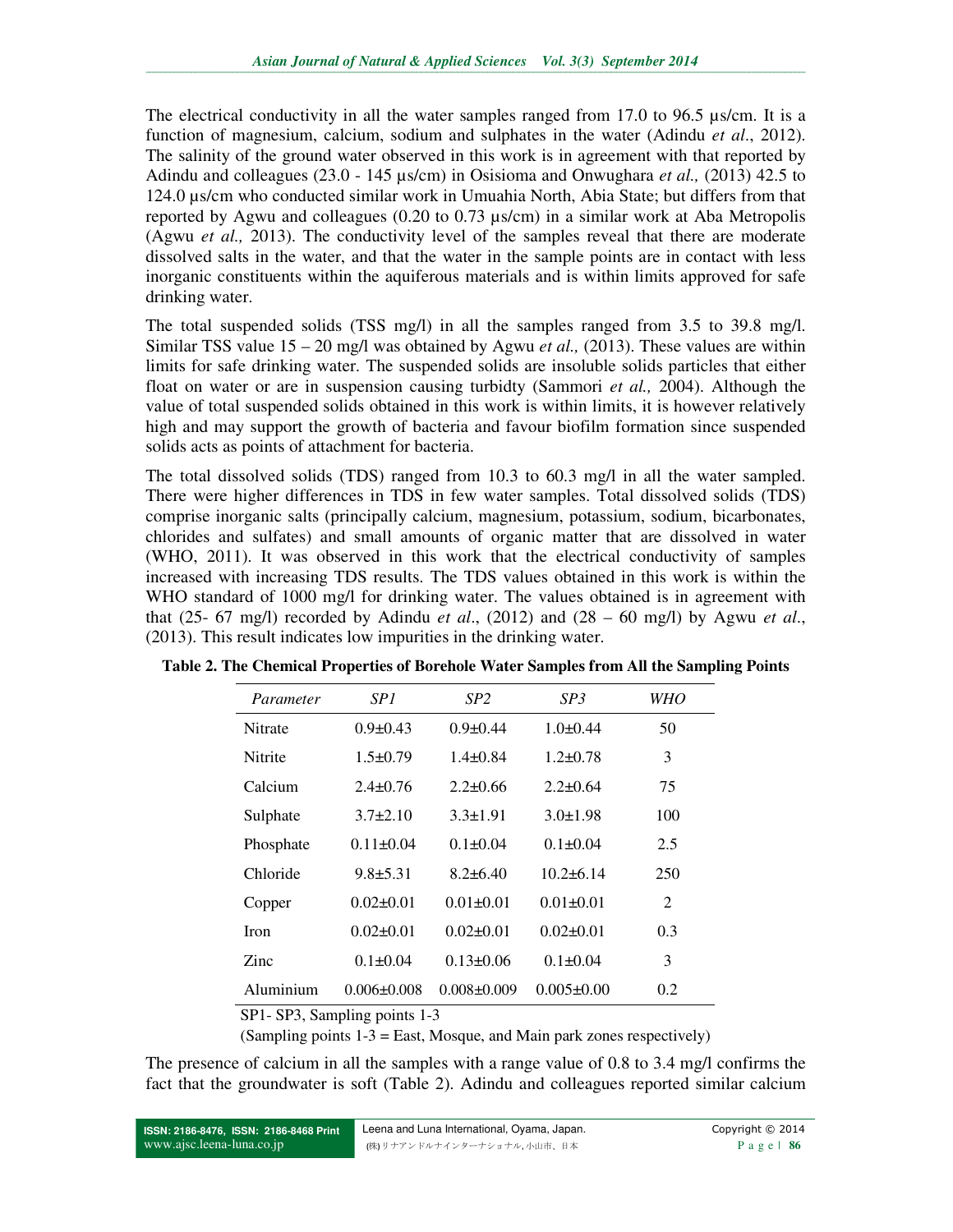level of 2.13 – 3.72 mg/l for borehole water in Osisioma local government area. This result disagrees with the report of Onwughara and colleagues*,* who recorded higher values of calcium ions in Umuahia north local government area (Onwughara *et al.,* 2013).

The Nitrate  $(NO_3^-)$  content of the water  $0.2 - 1.6$  mg/l is considerably low and poses no health risk to consumers. High Nitrate content in the presence of microbial contamination can lead to Methaemoglobinaemia, or blue baby syndrome, in bottle-fed infants (WHO 2011), thus nitrate levels above 100 mg/l is not recommended for use in infants. Nitrate is found naturally in the environment and it is an important plant nutrient. The nitrate level observed in this work show that there is less exposure of the water to inorganic constituents within the aquiferous materials, and this pose no health risk to consumers as the nitrate level is within the standard for drinking water.

The sulphate content of the water range from 1.3 to 7.4 mg/l. Sulphate was below detection levels in 6 samples. This result is in agreement with that  $(3.0 - 10.0)$  recorded by Agwu and colleagues (2013). Sulphate occur naturally in numerous minerals, and are used commercially principally in the chemical industry. They are discharged into water in industrial warts. However, their sources in drinking water are mainly by natural mineralization. It is however not surprising that it was below detection levels in few samples as there is a low content of inorganic salts and minerals in contact with the water. This value is within permissible limit of WHO drinking water standard.

The phosphate level of the water samples ranged from 0.03 to 0.13 mg/l. This value is within standard limit of phosphate in drinking water. The value is lower than phosphate content (0.04 – 0.7 mg/l) reported by Adindu *et al.,* (2012). This result may be due to low levels of agricultural activities, mechanization and constructions in the locality of this study.

Chloride concentration of the samples ranged from 2.5 to 24.0 mg/l. Excessive chloride concentrations increase rates of corrosion of metals in the distribution system, depending on the alkalinity of the water. This can lead to increased concentrations of metals in the supply. Chloride is one of the major anions in water. It is generally associated with sodium. High concentration of chloride ions may result in an objectionably salty taste (WHO, 2011). The level of chloride observed in this study is similar to that (11 – 22 mg/l) reported by Adindu *et al*., (2012) and (3.0 to 25 mg/l) by Agwu *et al.,* 2013. The presence of high amounts of chlorides may indicate the contamination of ground water by waste water. The relatively higher amount of chloride above 20 mg/l in some of the borehole samples may be an indication of pollution from domestic waste and sewage.

Heavy metals ranks as major polluting chemicals in both developed and developing countries. The copper (Cu) content of the water was below the WHO acceptable limit of 2.0 mg/l in all the sample zones. The  $Cu^{2+}$  ranged from 0.02 to 0.04 mg/l. It was below detection limits in 16 water samples examined. Copper value above 1 mg/l may cause gastrointestinal irritation. The presence of copper in the water may be from pipes or brass taps and chemicals leaching from coatings, taken up from contact with surface during water treatment or distribution.

Iron (Fe) was within the WHO acceptable limit. Iron content ranged from 0.01 to 0.04 mg/l. It was not detected in 4 samples. Iron is a natural constituent of the earth crust. It is present in drinking water as a result of the use of iron coagulants, or the corrosion of steel and cast iron pipes during water distribution (Who, 2011). It is of no health concern at the level found in this water.

The zinc content of the water range from 0.08 to 0.2 mg/l in all the zones. This was within the permissible limit of 3.0 mg/l of WHO.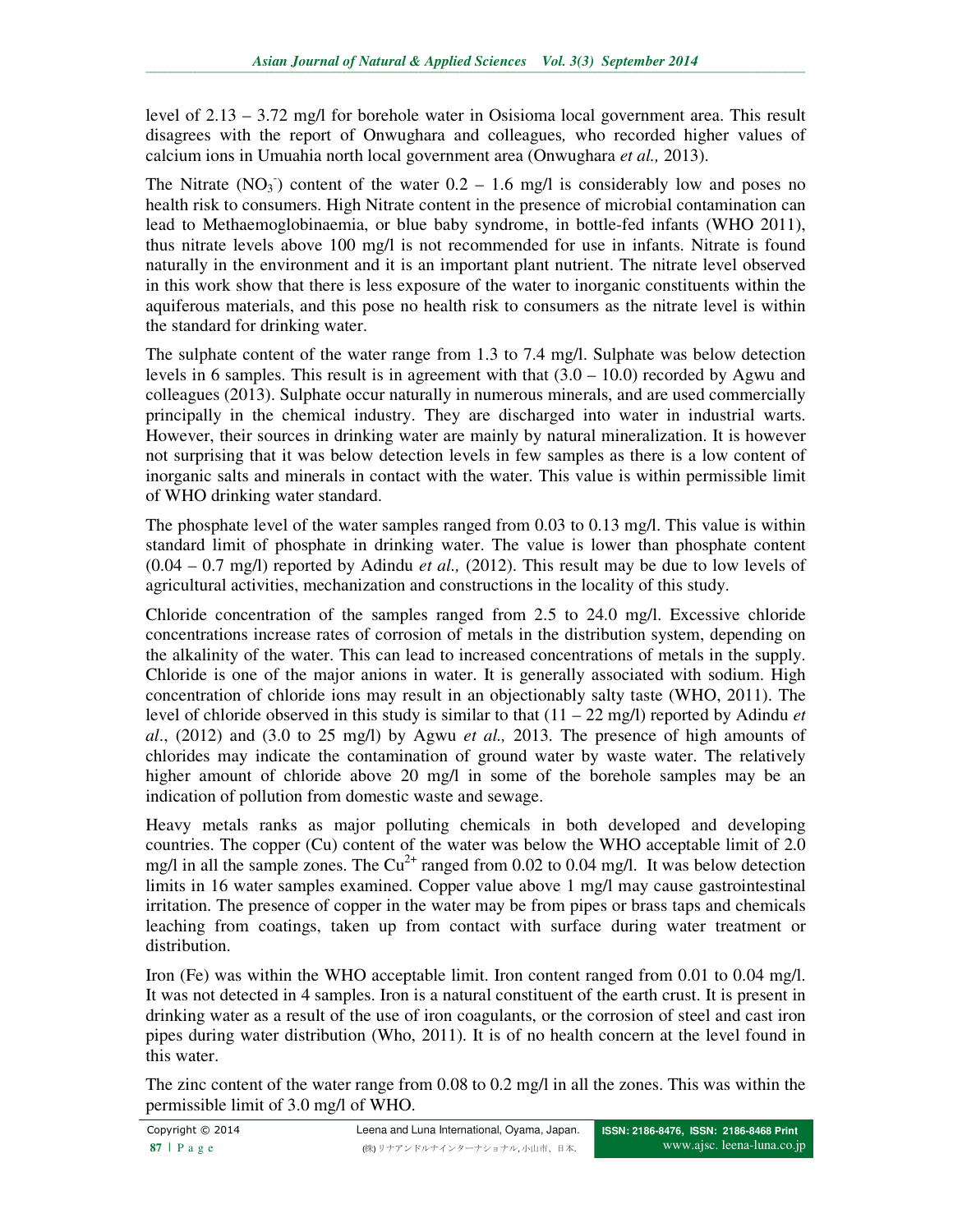Aluminium was not detected in 17 samples. The aluminium content ranged from 0.01 to 0.02 in all the samples where it was detected. Its presence in the water could be from natural aluminium or aluminium salts used in the treatment of the water. The values obtained were within permissible limit of 0.2 mg/l. However these values were not statistically significant. Excess aluminium concentration above 0.2 mg/l leads to undesirable colour and turbidity, and poses potential neurotoxicity risk.

 Bacteria are natural components of underground waters. Drinking water supply channels, like borehole water storage tanks, must provide the consumer with potable water of quality standards almost identical to that of the water leaving the treatment plant. However, drinking water generally reaches consumer with lower level of microbiological quality than that achieved at the outlet of the treatment plant (Sadik, 2009). A wide variety of bacteria were observed to survive and grow in the storage tanks. During the period of study, bacteria belonging to the genera *Staphylococcus, Escherichia, Pseudomonas, Enterobacter, Bacillus, Klebsiella, Shigella and Streptococcus* were isolated from water in the storage tanks (Table 4).

The isolation of *Escherichia coli, Streptococcus spp., Enterobacter spp.*, and *Klebsiella species* from most samples shows pollution of the water by human activities. These organisms are capable of surviving in the aquatic environment after introduction. High levels of coliform bacteria were isolated from the borehole storage tanks. The total coliform values 0.8 to 9.0 x 10<sup>2</sup> cfu/ml recorded are on high side considering the WHO standard limit of 0 for drinking water. Most of the samples had more than three coliform organisms present in them. In a similar work conducted in Aba Metropolis, *Bacillus subtilis, Escherichia coli, Streptococcus faecalis, Staphylococcus species, Streptococcus species* and *Shigella species* were isolated from borehole waters, and total coliform levels 1.5 to 3.9 x  $10<sup>2</sup>$  cfu/ml was recorded (Agwu *et al.,* 2013). Anyanwu and Okoli (2012) isolated *Enterobacter* species, *Esherichia coli,* and *Klebsiella* species from borehole water, and recorded higher total coliform levels  $0.92 - 1.41 \times 10^4$  in a similar work in Nsukka, Southern Nigeria. Nwachukwu and Ume (2013) isolated *Pseudomonas aeruginosa, Escherichia coli, Klebsiella* species, *Enterobacter aerogenes, Proteus* species, *Staphylococcus* species, *Aeromonas* species, *Vibrio cholera* and recorded a mean total coliform counts of  $3.0 \times 10^3$ . Faecal coliform count (FCC) ranged from 1.6 to 6.3 x  $10^2$  cfu/ml in all the zones examined (Table 3).

| Parameter           | Sample Zones |        |           |  |
|---------------------|--------------|--------|-----------|--|
| $(cfu \times 10^2)$ | East         | Mosque | Main Park |  |
| <b>THBC</b>         | 3.90         | 3.93   | 3.91      |  |
| <b>TCC</b>          | 1.47         | 3.28   | 1.53      |  |
| <b>FCC</b>          | 1.32         | 0.92   | 1.38      |  |
| <b>TPC</b>          | 0.70         | 0.47   | 0.50      |  |
| <b>TSSC</b>         | 1.05         | 0.70   | 0.82      |  |
| <b>TVC</b>          | 0.0          | 0.0    | 0.0       |  |

**Table 3. Mean Microbial Counts of Water Samples from Aba South Metropolis** 

THBC: Total Heterotrophic Bacterial Count; TCC: Total Coliforms Count; FCC: Feacal Coliforms Count; TPC: Total Pseudomonas Count; TSSC: Total Salmonella Shigella Count; TVC: Total Vibrio Count; THFC: Total Heterotrophic Fungal Count; BS: Biofilm Sample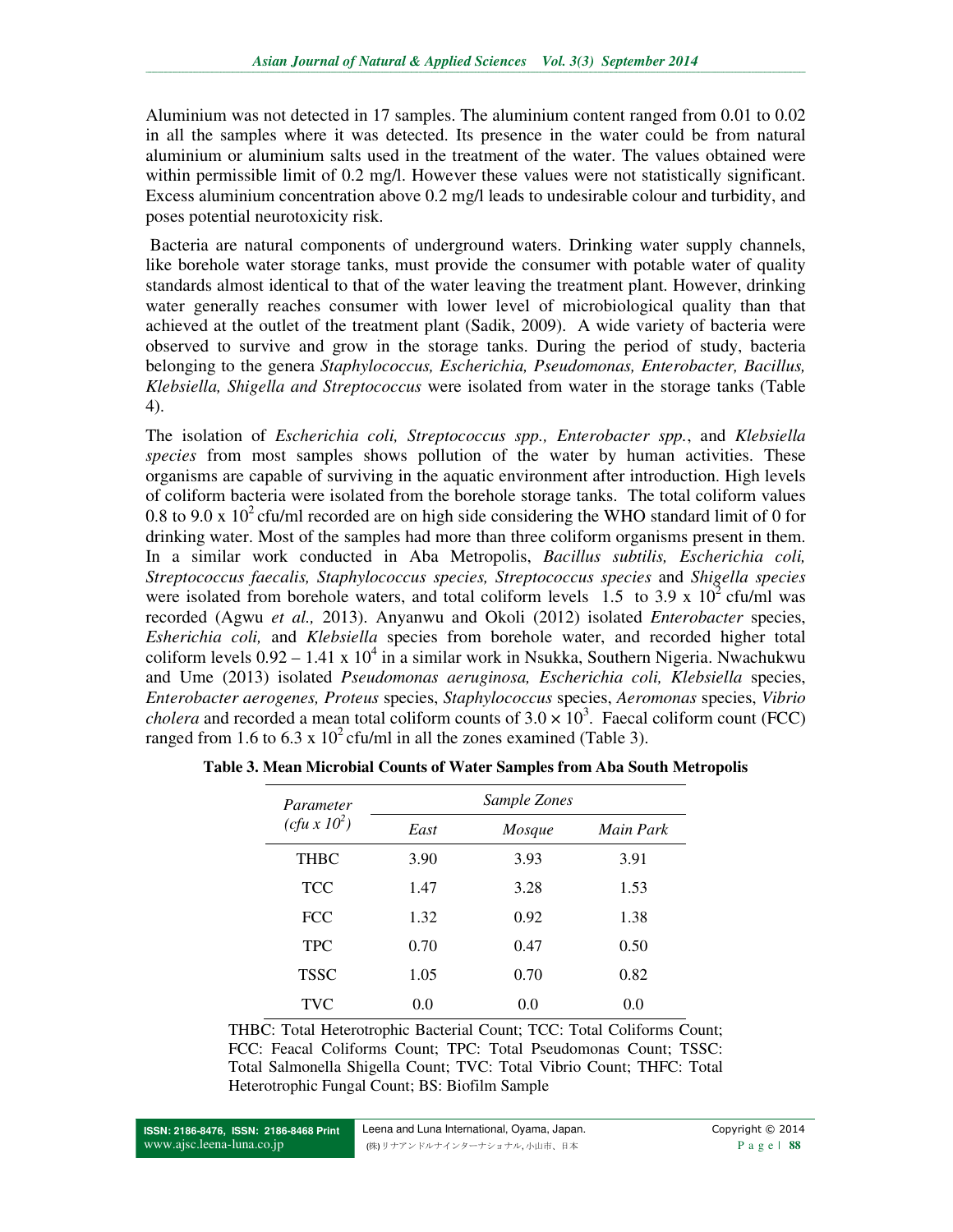The presence of faecal coliform like *E. coli* and *Klebsiella* in some samples is an indication of recent pollution by sewage. The high coliforms level recorded in this work could be attributed to poor refuse and sewage disposal system, mainly open air disposal method practiced in this area. Groundwater may have been contaminated through leaching from surface dumps into the water during rainfall, as well as by household sewage and domestic waste. Coliforms should be absent immediately after disinfection. The presence of these organisms may indicate inadequate water treatment or fresh contamination. Coliforms in distribution systems and stored water supplies can reveal re-growth and possible biofilm formation or contamination through ingress of foreign material, including soil or plants.

These waterborne bacterial pathogens are causative agents of many human diseases and their presence poses a potential threat to the human health. *Klebsiella species* poses health risk to patients with impaired immune systems, such as the elderly or very young, patients with burns or excessive wounds, and those undergoing immunosuppressive therapy. Pathogenic *E. coli* O157:H7 and *E. coli* O111, cause diarrhea and haemorrhagic colitis which usually develop into potentially fatal haemolytic uraemic syndrome in children, and characterized by acute renal failure and haemolytic anaemia (WHO, 2011).

Although *Staphylococcus aureus* is a common member of the human micro flora, it can produce disease through two different mechanisms. One is based on the ability of the organisms to multiply and spread widely in tissues, and the other is based on the ability of the organisms to produce extracellular polysaccharides and toxins. Multiplication in tissues can result in manifestations such as boils, skin sepsis, post-operative wound infections, enteric infections, septicaemia, endocarditis, osteomyelitis and pneumonia (WHO, 2011).

Gastrointestinal disease (enterocolitis or food poisoning) is caused by a heat-stable staphylococcal enterotoxin and characterized by projectile vomiting, diarrhoea, fever, abdominal cramps, electrolyte imbalance and loss of fluids. *Pseudomonas aeruginosa* is a recognized cause of hospital-acquired infections with potentially serious complications and has been isolated from a range of moist environments such as sinks, water baths, hot water systems, showers and pools (De Victorica and Galván, 2001). *Pseudomonas* count (TPC) observed in this work ranged from 4.7 to 7.0 x  $10^2$  cfu/ml, and was isolated in only 5 samples with means of  $0.2 - 1.6$  in all the samples. Although this value is relatively low; however, the presence of *P. aeruginosa* in drinking water in high volumes may be associated with complaints about taste, odour and turbidity.

| 6 | 20.0 |
|---|------|
| 7 | 23.3 |
| 3 | 10.0 |
| 5 | 16.7 |
| 6 | 20.0 |
| 5 | 16.7 |
| 5 | 16.7 |
| 6 | 20.0 |
|   |      |

**Table 4. Frequency of Isolation of Bacteria from the Borehole Water in Aba South Metropolis**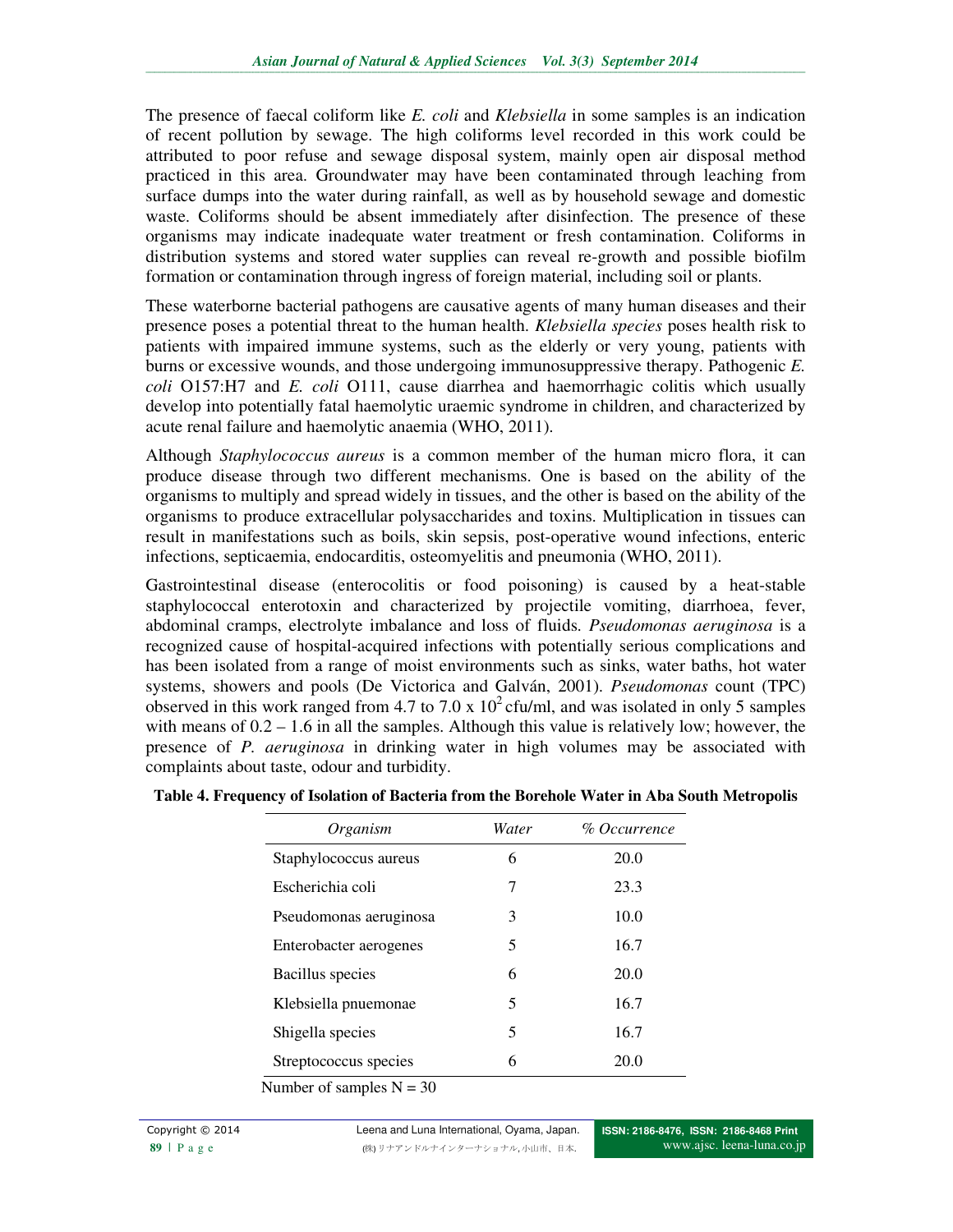The total *Shigella* count (TSC) ranged from  $1.9 - 7.0 \times 10^2$  cfu/ml isolated in few samples. A number of large waterborne outbreaks of shigellosis have been recorded. As the organisms are not particularly stable in water environments, their presence in drinking water indicates recent human faecal pollution (Alamanos *et al*., 2000). *Shigella* species are enteric pathogens predominantly transmitted by the faecal-oral route through person-to-person contact, contaminated food and water. Flies have also been identified as a transmission vector from contaminated faecal waste. The presence of *Shigella* species in high values observed in most samples in this work predisposes consumers to serious intestinal diseases, including bacillary dysentery. *Vibrio* species was not isolated in all the water samples.

## **CONCLUSION**

Regular washing of tanks with disinfectants, and maintenance of public and private environmental sanitation will help to reduce the rate of contamination of ground water and formation of biofilms in storage materials. Prevention of inadequate plumbing systems within public and private buildings arising from poor design, incorrect installation, alterations and inadequate maintenance will aid in reducing contamination of drinking water. Outbreaks of gastrointestinal disease can occur through faecal contamination of drinking-water within buildings arising from deficiencies in roof storage tanks and cross-connections with wastewater pipes, for example. Plumbing materials, pipes, fittings and coatings can result in elevated heavy metal (e.g. lead) concentrations in drinking-water, and inappropriate materials can be conducive to bacterial growth. Potential adverse health effects may not be confined to the individual building. Exposure of other consumers to contaminants is possible through contamination of the local public distribution system, beyond the particular building, through cross-contamination of drinking-water and backflow.

# **REFERENCES**

- [1] Adindu et al. (2012). Groundwater Mineralization Analysis of Osisioma Local Government Area of Aba, Abia State, Nigeria. *Afr. J. Biotechnol., 11*(48), 10868- 10873.
- [2] Agwu et al. (2013). The Assessment of Drinking Water Sources in Aba Metropolis, Abia State, Nigeria. *Res. Environ., 3*(4), 72-76.
- [3] Alamanos, et al. (2000). A community waterborne outbreak of gastro-enteritis attributed to *Shigella sonnei*. *Epidemiology and Infection*, 125, 499–503.
- [4] Ancuţa, C. B. (2012). *Microbial communities developing biofilms within drinking water treatment plant and distribution system of Cluj County.* PhD Thesis. Babeş-Bolyai University, 35.
- [5] Anyanwu, C. U., & Okoli, E. N. (2012). Evaluation of the bacteriological and physicochemical quality of water supplies in Nsukka, Southeast, Nigeria. *Afr. J. Biotechnol., 11*(48), 10868-10873.
- [6] APHA (1998). *Standard methods for examination of water and waste water* (20th Ed., pp. 81-85). American Public Health Association. New York,
- [7] Ayoko et al. (2007). Exploratory Multivariate modeling and prediction of the physicochemical properties of surface water and ground water. *J. Hydro.,* 336, 115- 124.